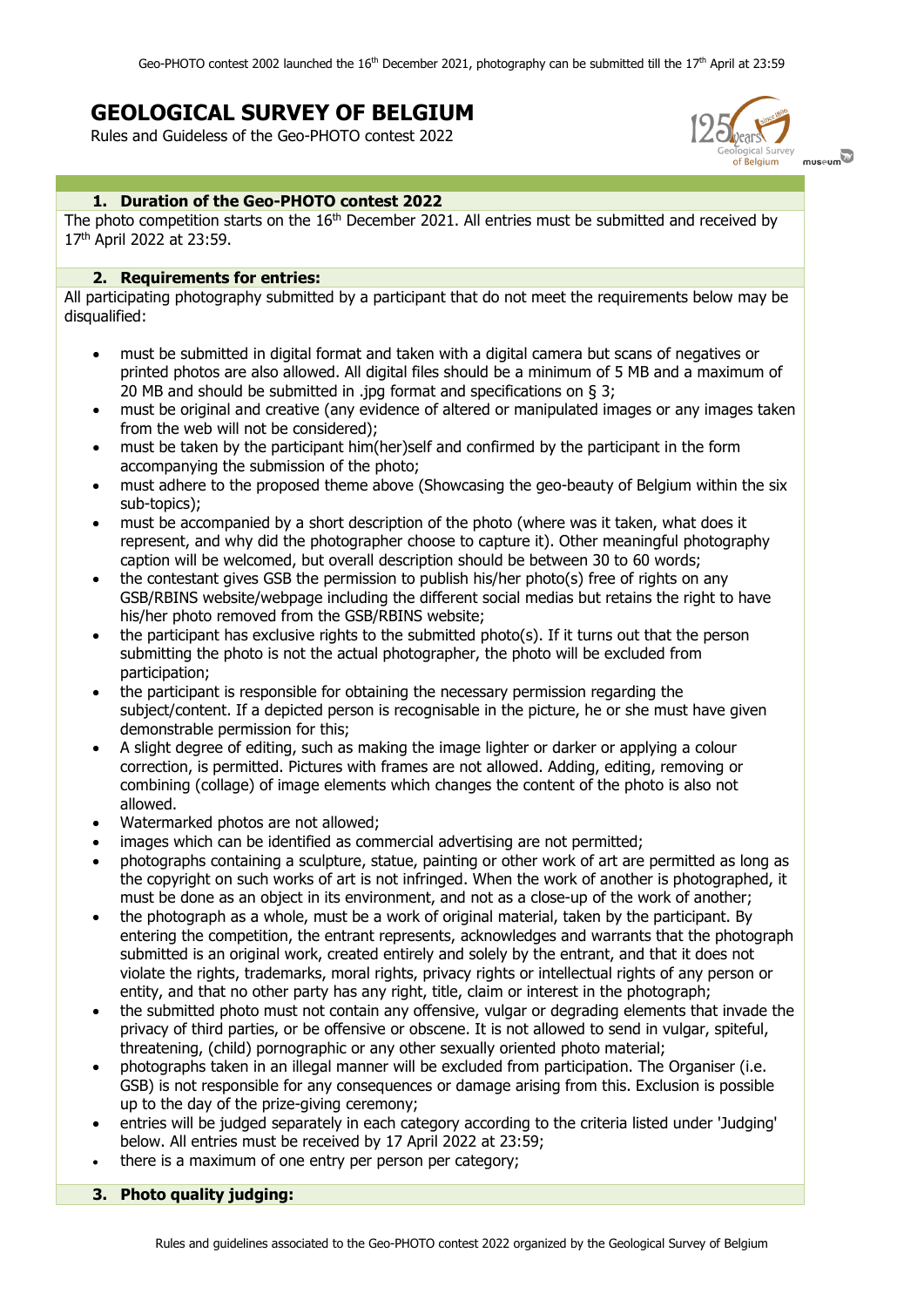The photography will be judged based on:

- its originality and its message:
- its visual aesthetics;
- high resolution, at least >5 Mpixels and should be saved as .JPG format (To test if the photo has good resolution, it can be printed without blur on an A4 paper) with a minimum number of pixels of 1800x1800 and a maximum of 6000x6000 pixels. The raw/original photo can be requested by us for publication. This file may be quite heavy and transmitted through another system for XL files;
- its relevance to the GEO-PHOTO Contest theme (Showcasing the Geo-beauty of Belgium in one of the six categories);

### **4. Who can participate?**

- Belgian citizens or persons living in Belgium, 18 years old (by April 17th, 2022) or older, (preference will be given to geoscientists but anyone is welcome to participate, especially if you have a very good story to tell about the photo you captured);
- Belgian citizens or kids living in Belgium with an age >8 yrs and <18 yrs can also participate in the Geo-PHOTO Contest in a dedicated "kids" category;
- You can participate as an individual by submitting only one picture in each category;
- the Organizer (i.e. GSB) reserves the right to exclude participants if it believes that they are not acting in accordance with the Contest Rules or have otherwise fraudulently gained access to the contest or are trying to unfairly influence the outcome of the Geo-Photo Contest 2022;

### **5. How to participate?**

- fill in the attached form with all your details allowing the GSB to fully validate your application and the submitted photo. GSB will follow the European legislation regarding the application of the GDPR. The personal data collected for the Geo-photo contest by the GSB will be strictly used for the Geo-contest 2022;
- send us an email at the following address: [GSB\[at\]naturalsciences.be](mailto:GSB@naturalsciences.be) with both the form and the picture in JPG format (above 5 M pixels) attached;
- by sending the picture to the GSB/RBINS, you specifically acknowledge that your rights on the picture are transferred to the GSB/RBINS for using it on any platform, website, social-medias, publications or any other supports promoting the Geo-beauty of Belgium as specifically written in the paragraph 5 & 6 of these rules;

### **6. Overall procedure**

- your photography will first be evaluated and ranked by the jury of the GSB staff members (50% of the points). We may ask you to provide additional information related to the photo to check its originality, so please be prepared. Between 18<sup>th</sup> April and 18<sup>th</sup> May 2022, all photos will be judged and evaluated to select the best 10 photography's in each of the 6 categories;
- the top 10 photography's in each category will be shortlisted and then shared on the social media's pages of GSB to allow the public to cast their vote (50% of the points for all the social medias) during a period of one month between 1 and 31 May 2022;
- scores from the GSB staff and from the public will be computed to determine the winner (1st prize), the second and third places;
- the three winners in each category will be notified of the results by email. Decisions of the jury are final;
- the organizer reserves the right to check the validity and originality of each entry and participant and to disqualify them if they do not comply with these rules of the Geo-PHOTO contest 2022;
- the top three ranked pictures inside each category will be further then used by GSB to promote and showcase the Geo-beauty of Belgium but all the other submitted pictures can be also used for the same purposes;
- all the pictures will be kept in our archives for further purposes;
- by submitting the application and the photo to the Geo-PHOTO contest 2022 of the GSG/RBINS, the Participant grants Organiser the non-exclusive and unlimited right to use, exploit and/or publish the Photo material in whole or in part in the GSB publications and all other Organiserrelated publications, both online and in print, including via platforms, websites, social media and third-party clipping services, without being required to pay a fee. The above-mentioned right of use also includes the right to use the Photographic Material for merchandising by Organiser;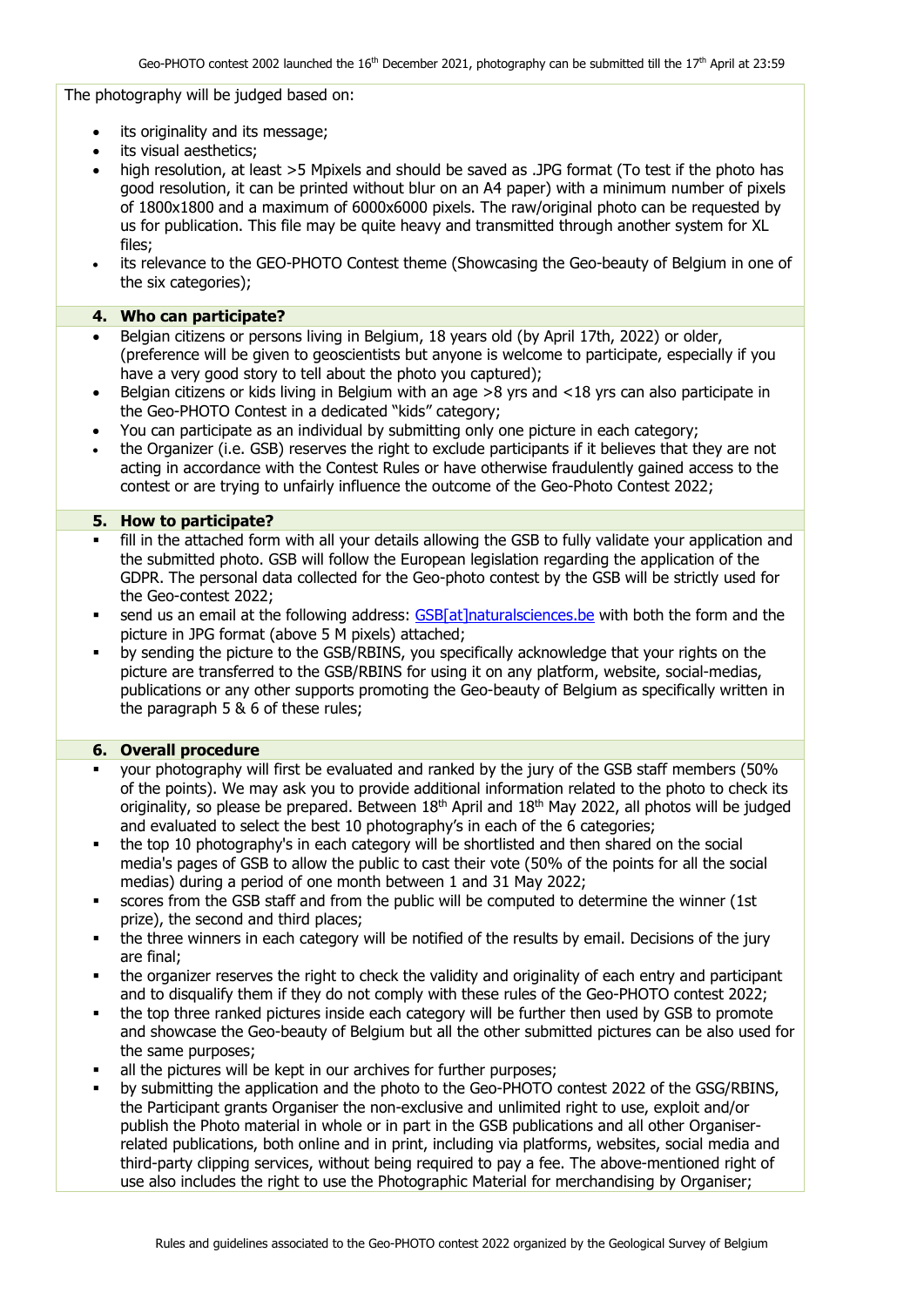- the Participant will always be informed in advance of such use. In addition, the participant also provides the Federal Scientific Institute (Royal Belgium Institute of Natural Sciences) with the right to use, exploit and/or publish the Photomaterial in whole or in part via the platforms, websites and his social media channels;
- the Participant is always free to continue using the Photo Material himself;
- use of the Photo Material, other than in the cases described in article 5 & 6 of these Geo-PHOTO contest conditions, will always be discussed in advance by the Organizer with the Participant;
- in principle, the Organiser will always publish the Photographic Material mentioning the name of the Participant concerned. If the name of the Participant is not mentioned, the Organiser will always discuss this in advance with the Participant. The Participant will in that case not unreasonably oppose the use of the Photographic Material without mention of the name;

# 7. **Personal Data**

- entrants declare that their personal data, especially their name and e-mail address, may be used for the purpose and within the context of the Geo-Photo Contest and other purposes as described in these Rules. The name of the participating photographer will be displayed on the webpages of the Geo-Photo Contest and associated with the enlarged photo. The display of the e-mail address of the participant is extremely limited and is used for communication regarding the contest such as: sending a confirmation e-mail, when sharing photos by e-mail, for contacting the participant in case of a winning entry, start of voting period;
- **•** by entering the Geo-PHOTO contest 2022 of the GSB, you agree to our terms and conditions and the privacy terms and conditions described here;
- the Organizer is responsible for the processing of personal data provided by the Entrants in the context of participating in the Geo-PHOTO contest 2022 (the "Data") and in doing so acts in accordance with the General Data Protection Regulation of the European Union no. 679/2016 (hereinafter the "GDPR"). The Data include: first name, last name, date of birth, street, postcode/house number, city, country and email address and phone number. The Data is processed both electronically and manually and is protected by adequate security measures;
- Data processing by the Organizer with both the Contractual and Statutory Purpose is necessary. If Participant objects to this before or during participation in the Win, this may result in exclusion from participation in the Win.
	- 1. The processing in connection with the Legitimate Purpose is necessary to respect the legitimate interest of the Organizer. This processing is sufficiently balanced with the interest of the Participants, as the data processing takes place within the limits strictly necessary to carry out such economic activities. However, Participants may object at any time to such processing (in the manner set out in Article 7 of these Rules).
	- 2. Participants are entitled at any time to withdraw their consent to the processing for Marketing purposes. In that case, these Participants will no longer receive marketing communications by e-mail. Participants may revoke their consent in accordance with the instructions in article 7 of these Rules;
- Participants always have the right to: (i) request confirmation of whether or not their Data are being retained; (ii) be informed of their content and source, verify their accuracy or request rectification, completion or amendment; (iii) request deletion, conversion to an anonymous form or restriction of all Data being processed in breach of applicable law, and (iv) object to their processing for legitimate reasons. This right may be exercised by sending a message to the following e-mail address: [GSB\[at\]naturalsciences.be;](mailto:GSB@naturalsciences.be)
- any complaints by Participants may be submitted to the supervisory authority if Organiser has not complied with the GDPR;
- the Data collected by the Organiser will be stored for 15 months after the end of the Geo-PHOTO contest. At the end of the storage period, the Participant's Data will be deleted, anonymised or aggregated:
- by participating in the contest, Participant acknowledges to be aware of the processing of the Data as mentioned in this article 7 and Participant agrees with the Privacy policy;

### **8. Prizes**

A total of 18 prizes will be given away to the winners.

- Number 1 per category: Caméra Sport Wolfgang 4K, 60 FPS, 20 MP, Ultra-HD 170 "Wide Angle" Under Water use or any similar equivalent;
- Number 2 per category: Adult PÖHHD Professional Lenses, Strong Power 12x50 with a tripod;